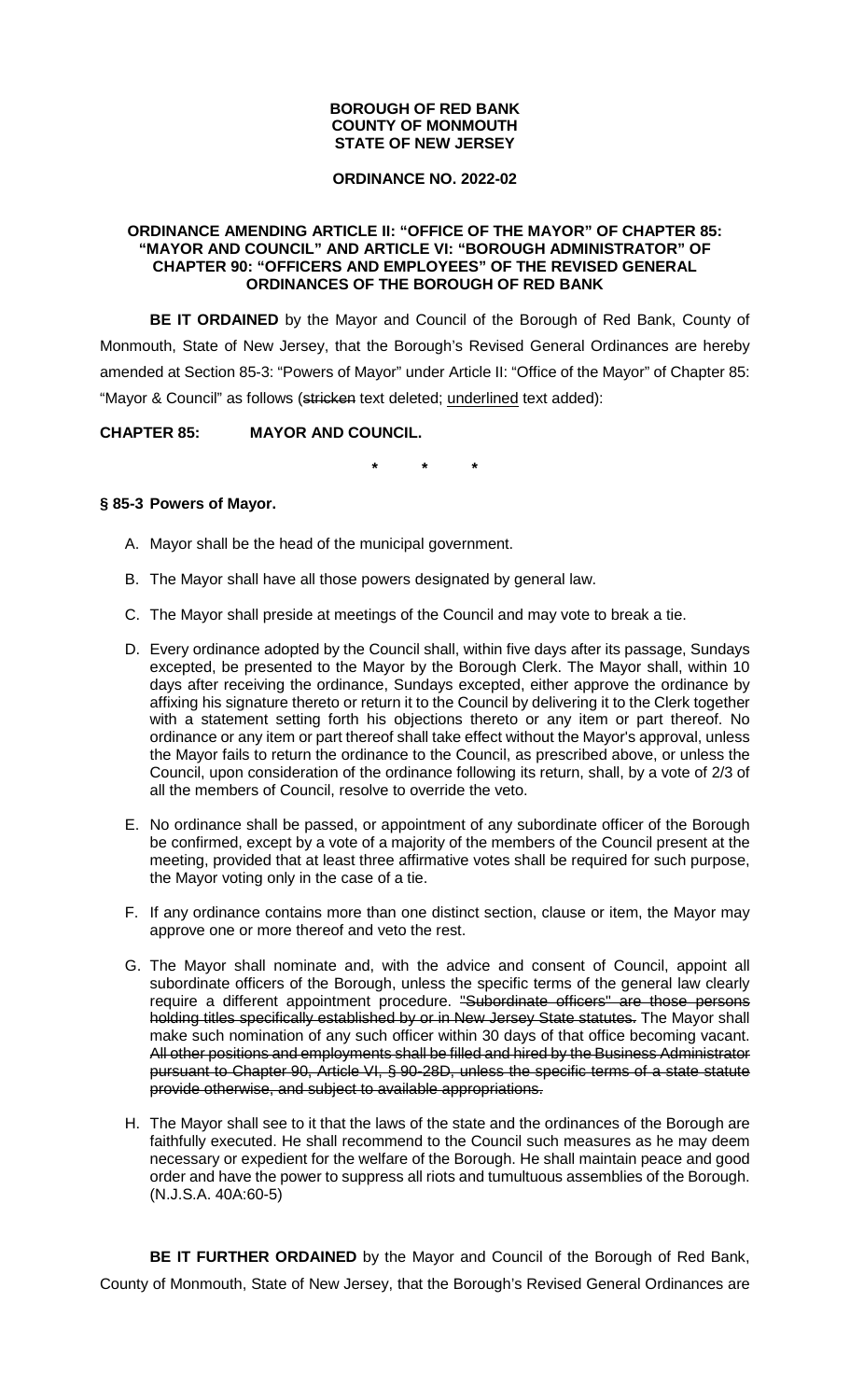hereby amended at Article VI: "Borough Administrator" of Chapter 90: "Officers and Employees" as follows (stricken text deleted; underlined text added):

**CHAPTER 90: EMPLOYEES AND OFFICERS.** 

**\* \* \*** 

**ARTICLE VI: Business Administrator.** 

## **§ 90-25 Preamble Office Established.**

The office of borough administrator is created and established pursuant to the provisions of N.J.S.A. 40A:9- 136 et seq. The borough administrator shall have such powers as are granted by statute and the provisions of this chapter.

- The business transacted by the Borough Council of the Borough of Red Bank, County of Monmouth and State of New Jersey, has increased greatly in recent years, in both volume and complexity; and the Borough of Red Bank, because of its continued and expected future growth, should coordinate the activities of the various departments for their more efficient and economical operation.
- B. The residents and taxpayers of the Borough of Red Bank can better be served by the creation of the position of Business Administrator; and the Borough Council deems it desirable and necessary to create the position of Borough Administrator in order to assist the Borough Council and its members in the continued efficient operation of the Borough.

## **§ 90-26 Created Appointment and Term of Office.**

The borough administrator shall be appointed by the mayor with the advice and consent of the borough council. The borough administrator shall serve at the pleasure of the governing body. The borough administrator may be removed from office by a two-thirds vote of the governing body. The resolution of removal shall become effective three months after its adoption by the governing body. The governing body may provide that the resolution shall take effect immediately, provided, however, that the governing body shall cause to be paid to the administrator any unpaid balance of his or her salary and his or her salary for the next three calendar months following the adoption of the resolution of removal.

- The position of Business Administrator is hereby created and established pursuant to the provisions of this section and the provisions of N.J.S.A. 40A:9-136 et seq. The Business Administrator is also referred to herein as the "Administrator."
- Gender neutral. Wherever used herein, a pronoun in the masculine gender shall be considered as including the feminine gender unless the context clearly indicates otherwise.

## **§ 90-27 Appointment Compensation.**

The borough administrator shall receive such compensation as shall be fixed by the governing body of the borough.

- A. The Administrator shall be appointed by the Mayor with the advice and consent of the Borough Council. The term of office of the Administrator shall be at the pleasure of the Borough Council.
- B. The Administrator shall receive such compensation as shall be fixed by the general salary ordinance of the Borough of Red Bank. He shall be reimbursed for all reasonable expenses.
- C. The Administrator may be removed by a 2/3 vote of the full membership of the Borough Council. The resolution of removal shall become effective 90 days after its adoption by the Borough Council, and the Borough Council shall cause to be paid to the Administrator any unpaid balance of his salary.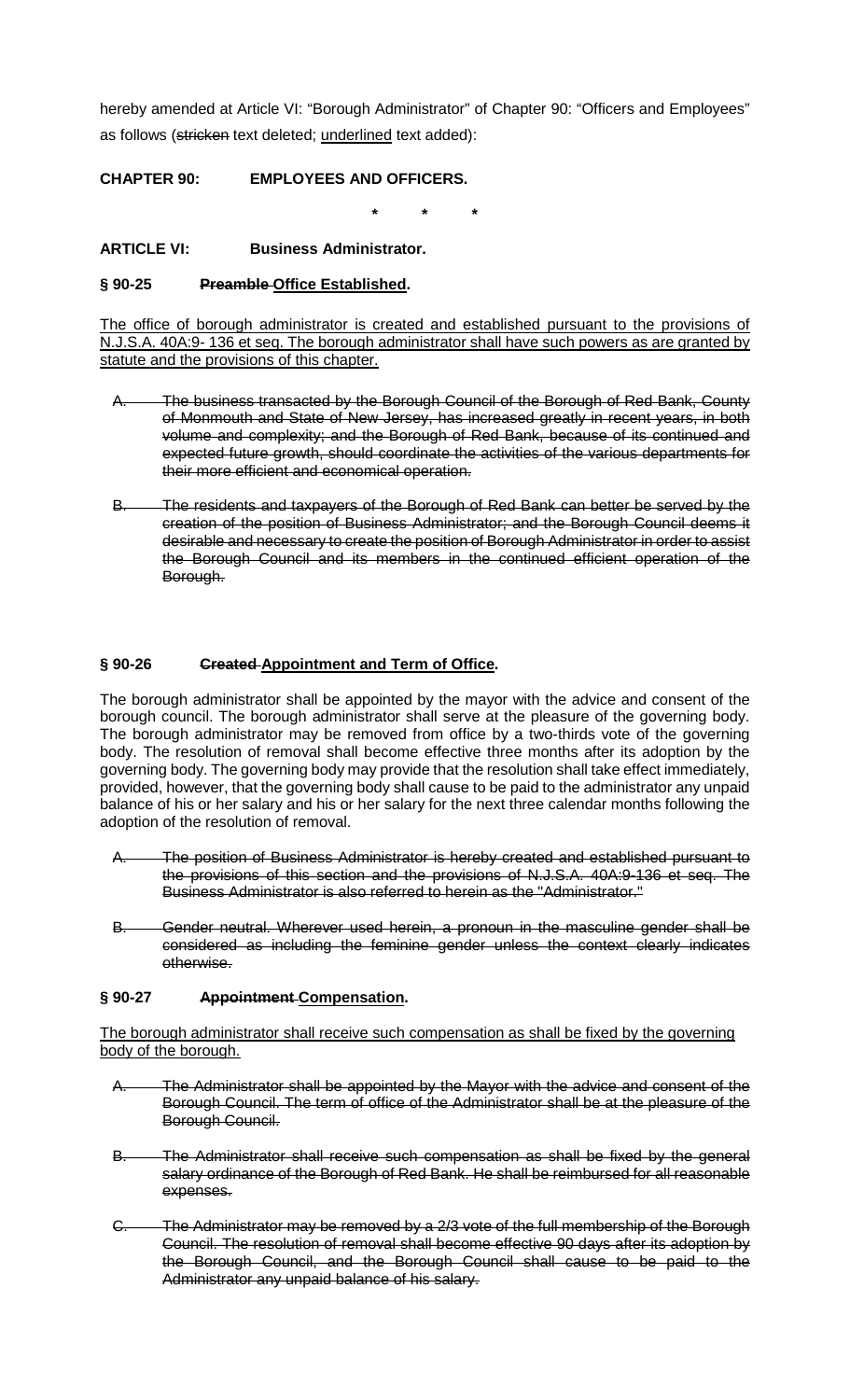- D. The Administrator shall be appointed on the basis of his executive, administrative and technical qualifications, with special reference to education and experience in local government. He shall have a college degree. No elective member of the Borough Council may receive such appointment, either during his term of office or within one year after the expiration of his term.
- E. At the time of his appointment and during the term thereof, the Administrator need not be a resident of the Borough.
- The Administrator shall devote full time to his position.

### **§ 90-28 Powers and Duties Qualifications.**

- A. The borough administrator shall be appointed on the basis of his or her executive, administrative and technical qualifications with special reference to education and experience in local government. The borough administrator must possess a baccalaureate degree from an accredited college. The borough administrator need not be a resident of the borough at the time of his or her initial employment. Within six months of the date of his employment, unless that time period is extended by resolution of the mayor and council, the business administrator must become a resident of the borough.
- The executive responsibilities of the Borough are hereby delegated to the Business Administrator pursuant to N.J.S.A. 40A:60-7a.
- B. The Administrator shall be responsible for the proper and efficient management of business affairs of the Borough and shall have all such management powers and perform all such management duties, other than those specifically required by statute to be exercised only by the Borough Council or only by another officer or body or department of the Borough.
- C. The Administrator shall supervise and direct the management of all departments, officers, employees and agents of the Borough and shall issue any regulations or directives necessary to that end unless otherwise provided by law or by this section.
- D. The Administrator shall have executive responsibility for the appointment, hiring, promotion, and discipline of all employees, except as follows: i) the appointment of a "subordinate officer" of the Borough, defined as a person holding a title established by or in New Jersey State statutes, in which case said appointments shall be made by the Mayor with the advice and consent of Council; ii) the appointment of a department head of the Borough, whether full-time or part-time, when such department has been specifically established as a department by ordinance and the title of Director of the department has been established by ordinance, in which case, said appointments shall by made by the Business Administrator with the advice and consent of Council; and iii) the appointment, hiring, promotion, and/or discipline of employees when such authority has been specifically reserved by statute to another official of the municipality, such as the authority of the Chief of Police over members of the Police Department. Any employee whose position is not in a labor bargaining unit and who is aggrieved by a decision of the Administrator that adversely affects his or her employment shall have the right of appeal to the Borough Council, provided he or she has given 10 days' written notice of same to the Council, except that disciplinary actions that do not involve a loss in pay or termination of employment are not subject to such appeal.
- E. The Administrator shall have the authority to establish lines of communication to and from Borough staff based on sound management principles and objectives. Statutory officers who have lines of reporting for statutorily specified duties shall, for all other duties and responsibilities, such as administrative, personnel, financial, and budgetary, report to the Business Administrator and take direction from the Business Administrator. All other employees shall take direction through the Business Administrator and their department heads and supervisors and shall not take direction from any other persons acting as individuals, including elected officials of the Borough, except when the Mayor and Council has acted as a body by formal resolution or ordinance.
	- The Administrator shall have the authority for all purchasing by the Borough and shall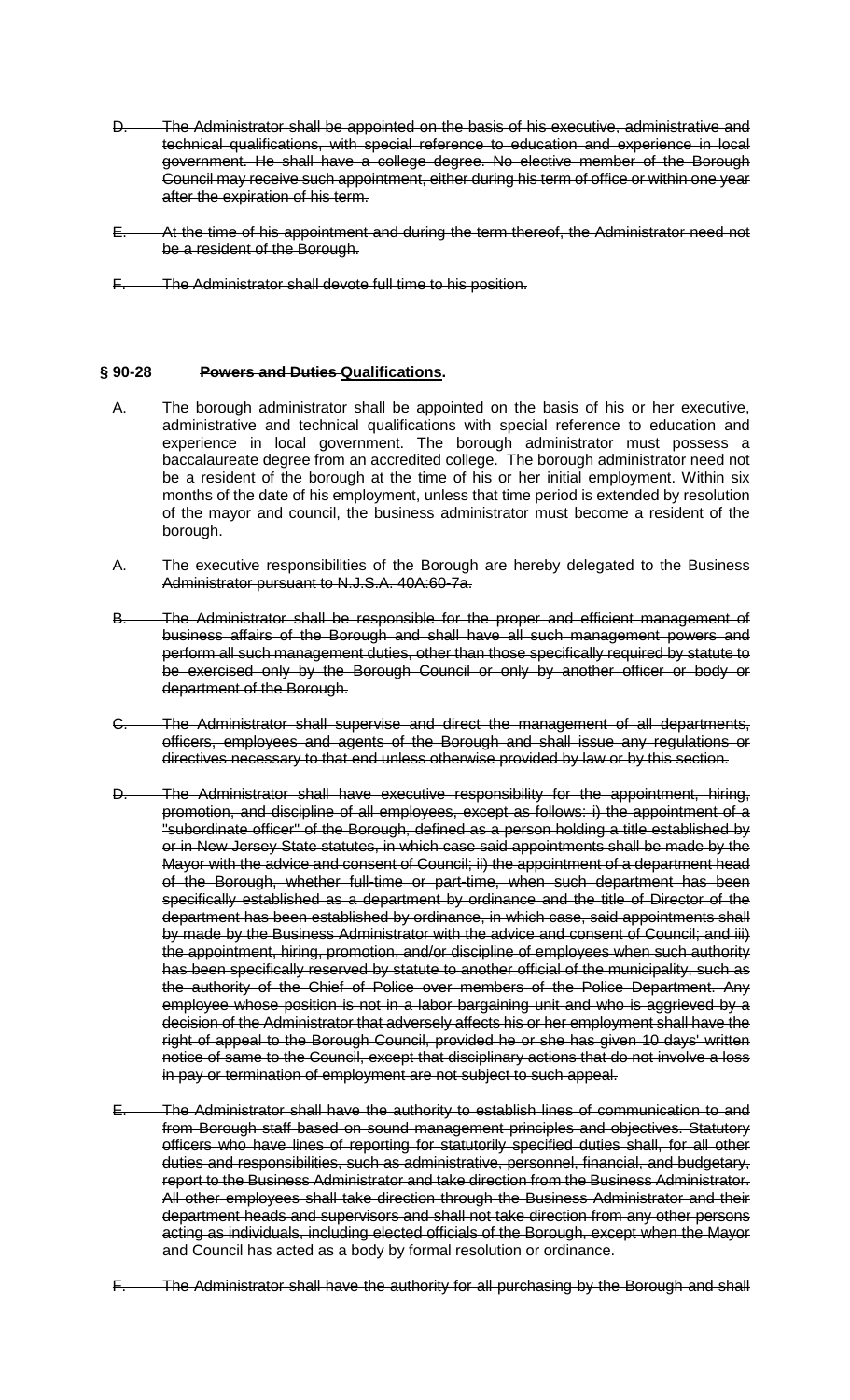purchase or approve the purchase of all goods and services for the Borough, subject to available appropriations and to the provisions of the Local Public Contracts Law of New Jersey.

- G. The Administrator shall have the authority to negotiate all contracts on behalf of the Borough, subject to available appropriations and to approval by the governing body when so required by the Local Public Contracts Law of New Jersey. He shall be responsible to negotiate all labor contracts for the Borough, subject to approval by the governing body, and shall be responsible for administering same.
- The Administrator shall be responsible for the upkeep and maintenance of all Borough facilities, buildings, and properties, within available appropriations, and for the scheduling of the use of same, which responsibility he may delegate to other Borough officials or staff. He shall assign office space, furniture, telephone, computer and similar facilities, and other Borough resources among and within departments and offices.
- The Administrator shall annually submit to the Mayor and Council a budget recommended for introduction by the governing body and shall thereafter provide all requested assistance to the governing body for its official introduction and final adoption of the annual budget. After the adoption of the budget, the Administrator shall be responsible for the administration and implementation of the work programs contained in the budget.
- The Administrator shall attend workshop, special and regular meetings of the Borough Council. He shall regularly keep the Mayor and Council informed, either orally or in writing, on the finances and business affairs of the Borough. As soon as possible after the end of each fiscal year, he shall prepare an annual report in writing to the Mayor and Council of the progress of each department of the Borough and including a review of the goals and objectives of the municipal government; of all capital projects; and of overall management of the Borough. The Administrator shall receive notice of and may attend and participate in all regular and special meetings of the governing body and all advisory committees, boards, commissions, and other agencies of the Borough.
- The Administrator shall prepare the agenda for and arrange meetings of the Borough Council, and implement actions of the Mayor and Borough Council by correspondence, review of minutes, personal conferences and administrative directions.
- The Administrator shall study the governmental and administrative operations and the needs of the Borough government as he may deem appropriate and prepare and recommend to the Borough Council the necessary and desirable plans and programs with respect to the Borough's operations and needs. He shall be responsible for the development of rules and regulations for administrative procedures governing purchasing practices, operation of all departments, personnel management and general coordination of departments, offices, boards and agencies of the municipality, all for the purpose of increasing the effectiveness and efficiency of the municipal government and promoting its economic operation. All rules and regulations promulgated and implemented by the Administrator shall be filed with the Mayor and Borough Council and shall become Borough organizational policy unless specifically amended or rescinded by the governing body.
- M. The Administrator shall have the right and the authority to investigate the conduct and/or performance of any employee, officer, department, agency or authority of the Borough when necessary or when directed by the governing body and submit a report relating thereto.
- N. The Administrator, together with the Mayor and the President of the Borough Council, shall be a committee serving as the appropriate authority over the Police Department pursuant to N.J.S.A. 40A:14-118 and shall annually approve the rules and regulations of the Police Department and perform such other civilian oversight as required and permitted by statute. The Administrator shall arrange such meetings of the committee as necessary, and all decisions of the committee shall be by approval of the majority.
- O. The Administrator shall advise the Borough with respect to the availability of grants, funds and/or services available from the federal, state and county governments. He shall explore, implement, and oversee, where appropriate and beneficial to the Borough, shared services agreements with other governmental units or entities.
- P. The Administrator shall perform such other duties as may be specifically assigned by resolution or ordinance adopted by the governing body.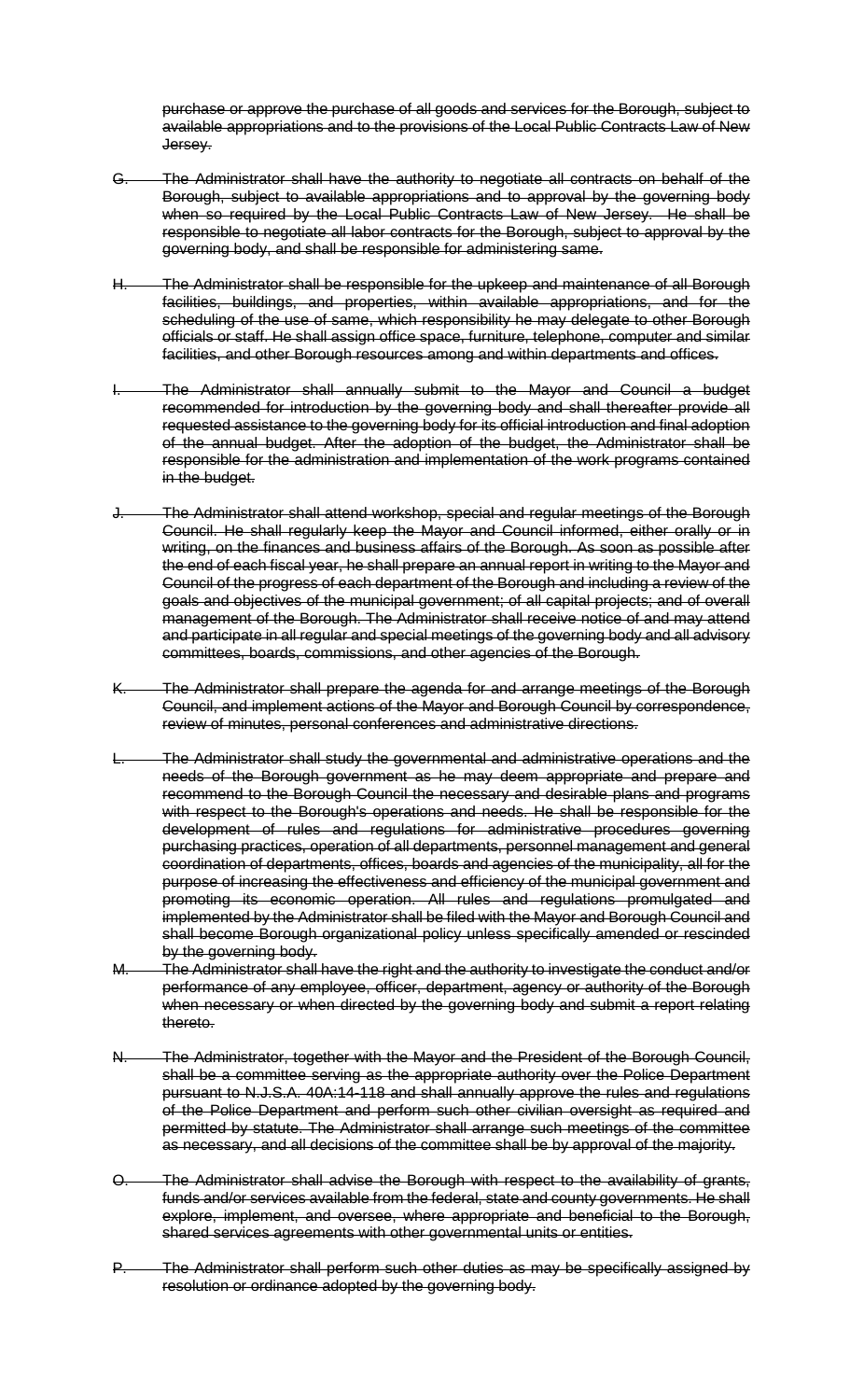## **§ 90-29 Limitation on Duties and Responsibilities.**

The borough administrator shall be the chief administrative officer of the borough and shall be responsible to the borough council for the proper and efficient administration of the business affairs of the borough. The borough administrator shall have the powers and perform such duties other than those required by law to be exercised by the borough council or other appointed officers, bodies or departments of the borough. The borough administrator's duties and responsibilities shall relate to the general management of all business.

The borough administrator shall supervise and direct the administration of all departments, officers, employees and agents of the borough and shall issue any directives or regulations necessary to that end unless otherwise provided by law or by this section. The borough administrator shall serve as liaison between the mayor and council of the borough and all department heads and departments of the borough.

- A. Financial Planning. The borough administrator shall be responsible for the development of the proposed budget and the administration of the budget after its adoption. In preparing the budget, the borough administrator shall obtain from the head of each department of the borough, agency, board or officer estimates of revenues and expenditures and other supporting data as may be necessary to prepare the budget. The administrator shall review the estimates and may revise them before submission to the governing body of the borough. The borough administrator shall render assistance and service to the borough council, boards and all departments of the borough as may be required.
- B. Personnel Officer. The borough administrator shall serve as the personnel officer and shall advise the mayor and council regarding the hiring, promotion and discharge of borough employees. The borough administrator shall also be responsible for the negotiations of all contracts between the Borough and duly organized bargaining units.
- C. Purchasing Agent. The borough administrator shall be the purchasing agent of the borough and shall perform such duties as are specified.
- D. Meetings and Agendas**.** The borough administrator shall attend all workshops, special and regular meetings of the borough council.
- E. General Responsibilities. The borough administrator shall study the governmental and administrative operations and needs of the borough and may make such recommendations to the mayor and council of the borough as he or she deems necessary and appropriate to improve governmental efficiency. The administrator shall be responsible for such grants, funds and/or services which from time to time may be available from federal, state and county governments. The administrator shall be responsible for the development and implementation of the Community Development Block Grant Program within the borough and shall be the borough's representative for this program. The borough administrator shall be responsible for receiving and disposing of all complaints regarding services of personnel of the borough. He, she, or an officer designated by him or her shall investigate and dispose of the complaints and shall keep a written record of each complaint and when and what action was taken in response thereto. The borough administrator shall be responsible for the coordination of all interdepartmental operations. The borough administrator shall take whatever steps necessary to insure the harmonious and efficient delivery of governmental services within the borough. The duties and responsibilities of the borough administrator shall be such that they shall not infringe upon such duties and responsibilities as are assigned by law to other borough officials.
- F. The administrator shall perform those duties assigned to the superintendent of public works when this position is vacant. The administrator shall act as the authorized designee of the engineer for the purpose of permit issuance and monitoring required.

The duties and responsibilities of the Administrator shall be such that they shall not infringe upon, in a way that violates statutes or legal rights, such duties and responsibilities as are assigned by statute to other Borough officials.

 **BE IT FURTHER ORDAINED** by the Governing Body of the Borough of Red Bank that